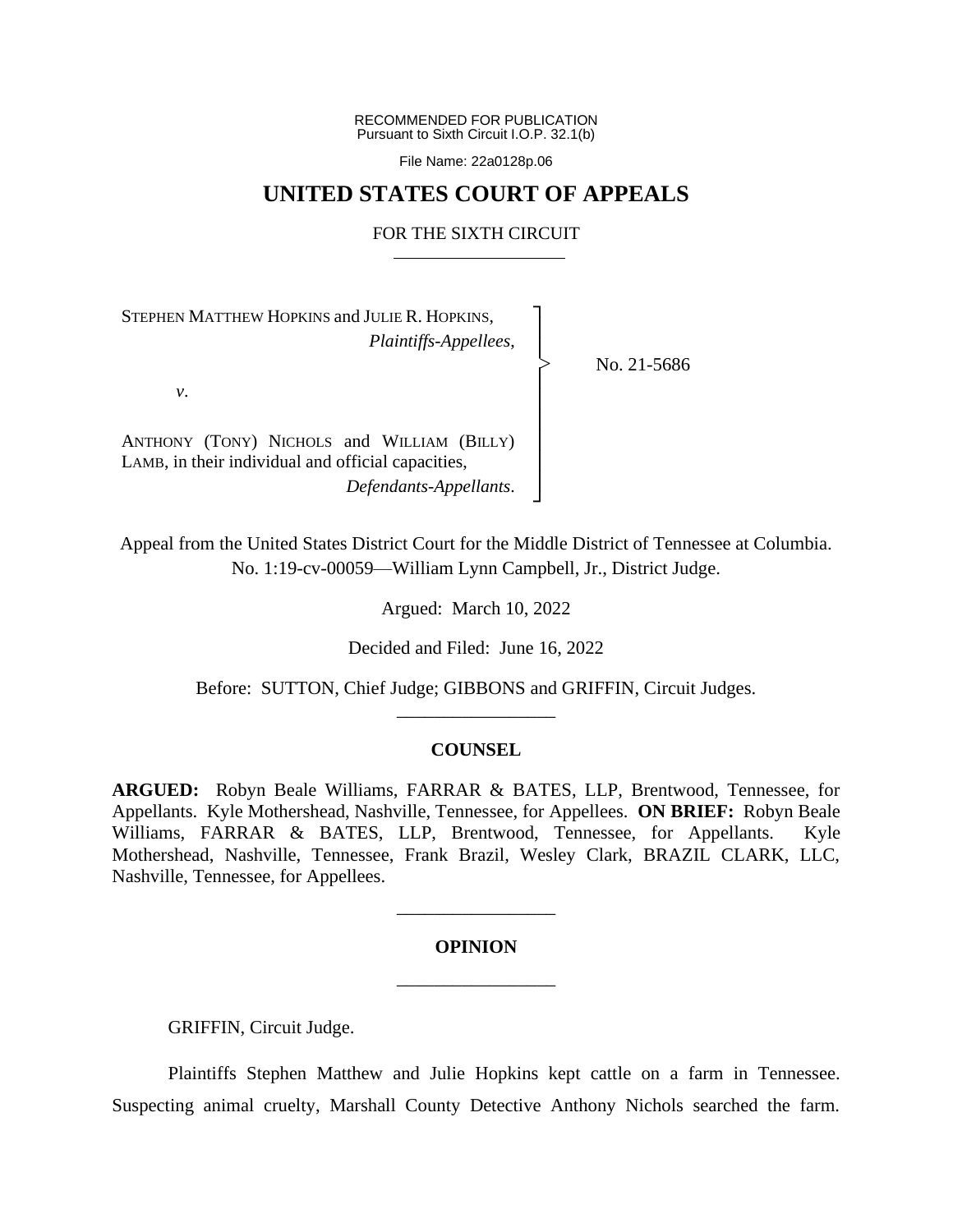He and Sheriff William Lamb later seized the cattle without a warrant. Plaintiffs brought suit under 42 U.S.C. § 1983, alleging that Nichols and Lamb violated their Fourth Amendment right to be free from unreasonable searches and seizures. The district court denied defendants qualified immunity as to those claims, which they now appeal. We affirm.

I.

The Hopkinses owned a farm in Marshall County, Tennessee, on which they kept a herd of cattle. In the early summer of 2018, Nichols received a complaint about the treatment of the cattle on the Hopkins's farm. He drove by the farm and observed one dead cow in a creek and others that did not appear to be in good health.

On July 2, 2018, Nichols returned to the Hopkins's farm with Tennessee Department of Agriculture Veterinarian Jill Johnson. Wearing his gun and badge, Nichols knocked on the back door of the house. Mr. Hopkins was gone, but Mrs. Hopkins was home fixing lunch for their children. According to Mrs. Hopkins, Nichols "demanded that [she] escort them to see the cattle on the property." She asked Nichols twice if he could wait until Mr. Hopkins returned home or until she fed the children lunch, but both times he responded, "No, absolutely not. I need to see them right now." But with Nichols's permission, she called Mr. Hopkins to inform him of the situation.

Mrs. Hopkins then took Nichols and Johnson to the farm, where they observed the dead cow. Johnson completed a Livestock Welfare Examination, as required by Tennessee law, *see*  Tenn. Code Ann. § 39-14-211, in which she noted that the cattle were not in reasonable health, that they lacked access to appropriate water, food, or shelter, and that major disease issues were present in the herd. Based on these findings, she determined that probable cause for animal cruelty existed. Nichols returned to the Hopkins's farm several times over the following days to check on the cattle.

On July 12, Nichols and Johnson again returned to the Hopkins's farm. The cattle were largely in the same poor condition. Nichols and Johnson also discovered two skeletal remains in a wooded portion of the property and a sinkhole containing the remains of multiple cattle. Johnson determined that probable cause for animal cruelty was present because the cattle still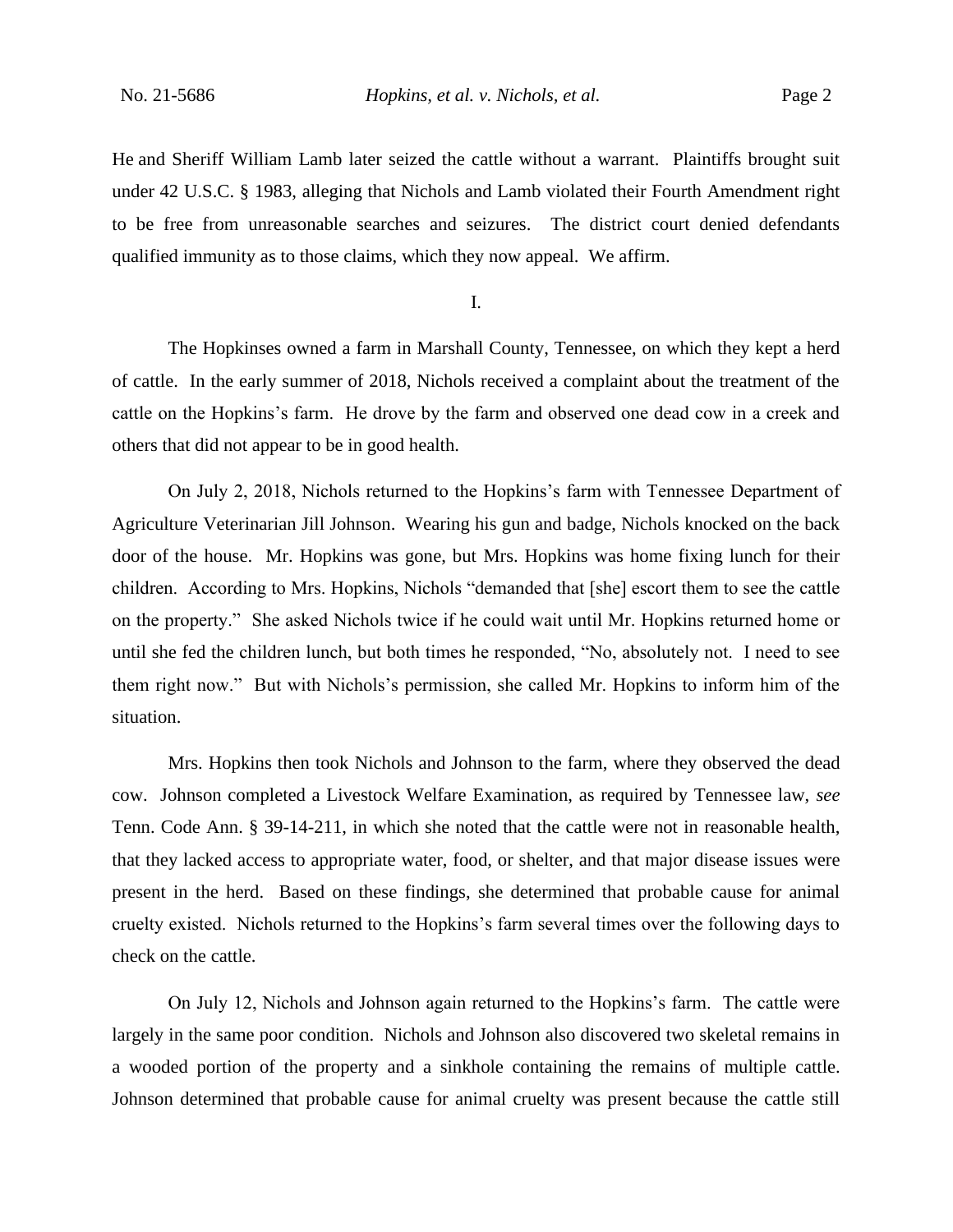appeared to be subject to an "unreasonable failure to provide livestock necessary food, water, care, or shelter." The following day, Nichols and Lamb re-entered the Hopkins's farm and seized the cattle without a warrant.

Following the seizure, Marshall County initiated criminal proceedings against Mr. Hopkins for animal cruelty. While those cases were pending, the cattle were sold due to cost of upkeep. The criminal charges were all dismissed on the condition that the Hopkinses pay for the care of the cattle from the sale proceeds.

In July 2019, the Hopkinses filed this lawsuit against Nichols and Lamb under § 1983. The Hopkinses contend that defendants violated their right to be free from unlawful searches and seizures under the Fourth Amendment. Defendants moved for summary judgment, arguing that they were entitled to qualified immunity. The district court denied qualified immunity to the officers on the Fourth Amendment claims. *Hopkins v. Nichols*, No. 1:19-cv-00059, 2021 WL 2784160, at \*4 (M.D. Tenn. July 2, 2021).

Nichols and Lamb now appeal.

## II.

This appeal concerns two incidents: the alleged seizure of Mrs. Hopkins by Nichols and the warrantless seizures of the Hopkins's cattle. Defendants maintain that they are entitled to qualified immunity for both incidents. We disagree.

Public officials are entitled to qualified immunity, which shields them from personal liability under § 1983, unless they "violate<sup>[d]</sup> clearly established statutory or constitutional rights of which a reasonable person would have known." *Harlow v. Fitzgerald*, 457 U.S. 800, 818 (1982). It is the plaintiffs' burden to show that the defendants are not entitled to qualified immunity. *Reilly v. Vadlamudi*, 680 F.3d 617, 623 (6th Cir. 2012). To determine whether the defendants are entitled to qualified immunity, we must ask two questions: (1) "whether the facts that a plaintiff has  $\dots$  shown  $\dots$  make out a violation of a constitutional right," and (2) "whether the right at issue was 'clearly established' at the time of [the] defendant's alleged misconduct." *Pearson v. Callahan*, 555 U.S. 223, 232 (2009) (citation omitted). The district court concluded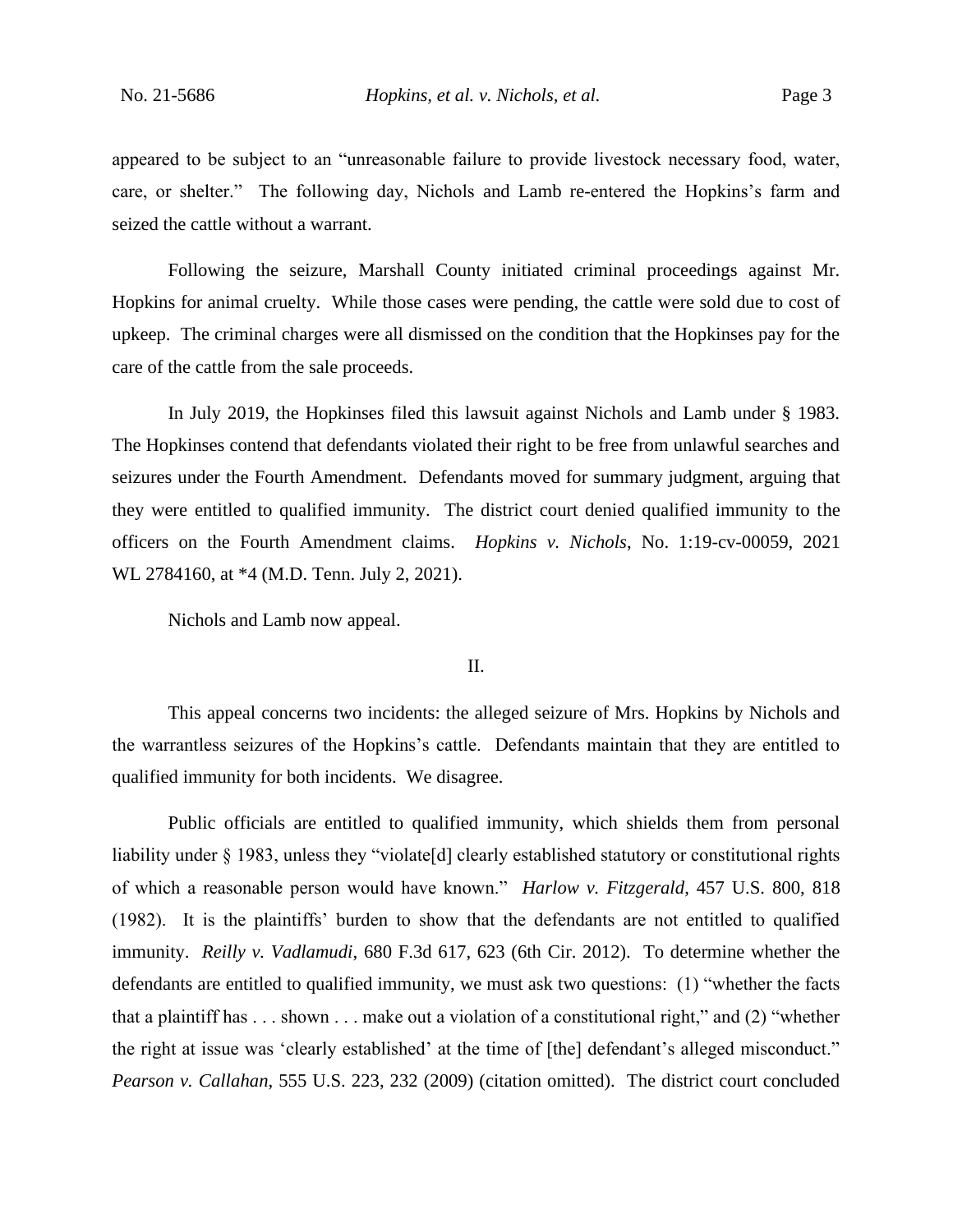that plaintiffs met their burden, and we review that decision de novo. *Jacobs v. Alam*, 915 F.3d 1028, 1039 (6th Cir. 2019).

However, the scope of our review is limited. On an interlocutory appeal from the denial of qualified immunity, "we may not decide a challenge aimed solely at the district court's determination of the record-supported evidence, but we may decide a challenge with any legal aspect to it, no matter that it might encroach on the district court's fact-based determinations." *Bunkley v. City of Detroit*, 902 F.3d 552, 560 (6th Cir. 2018). And a "defendant challenging the denial of summary judgment on qualified immunity grounds must be willing to concede the most favorable view of the facts to the plaintiff for purposes of the appeal." *Hopper v. Plummer*, 887 F.3d 744, 757 (6th Cir. 2018) (citation omitted). Thus, we may consider only the legal question of whether the facts, taken in the light most favorable to the Hopkinses, support a claim that defendants violated clearly established law. *See Jacobs*, 915 F.3d at 1039–40.

## A.

We begin with the alleged seizure of Mrs. Hopkins. The Fourth Amendment protects "[t]he right of the people to be secure in their persons, houses, papers, and effects, against unreasonable searches and seizures." U.S. Const. amend IV. This does not "proscribe all contact between the police and citizens, but is designed to prevent arbitrary and oppressive interference by enforcement officials with the privacy and personal security of individuals." *I.N.S. v. Delgado*, 466 U.S. 210, 215 (1984) (quotation marks and citation omitted). A seizure of a person does not need to take the form of "physical force;" rather, it can be "a 'show of authority' that 'in some way restrain[s] the liberty' of the person." *Torres v. Madrid*, 141 S. Ct. 989, 995 (2021) (alteration in original) (quoting *Terry v. Ohio*, 392 U.S. 1, 19 n.16 (1968)). "[A]n initially consensual encounter between a police officer and a citizen can be transformed into a seizure or detention within the meaning of the Fourth Amendment, 'if, in view of all the circumstances surrounding the incident, a reasonable person would have believed that he was not free to leave.'" *Delgado*, 466 U.S. at 215 (quoting *United States v. Mendenhall*, 446 U.S. 544, 554 (1980)). The applicable inquiry is "whether the challenged conduct *objectively* manifests an intent to restrain." *Torres*, 141 S. Ct. at 998.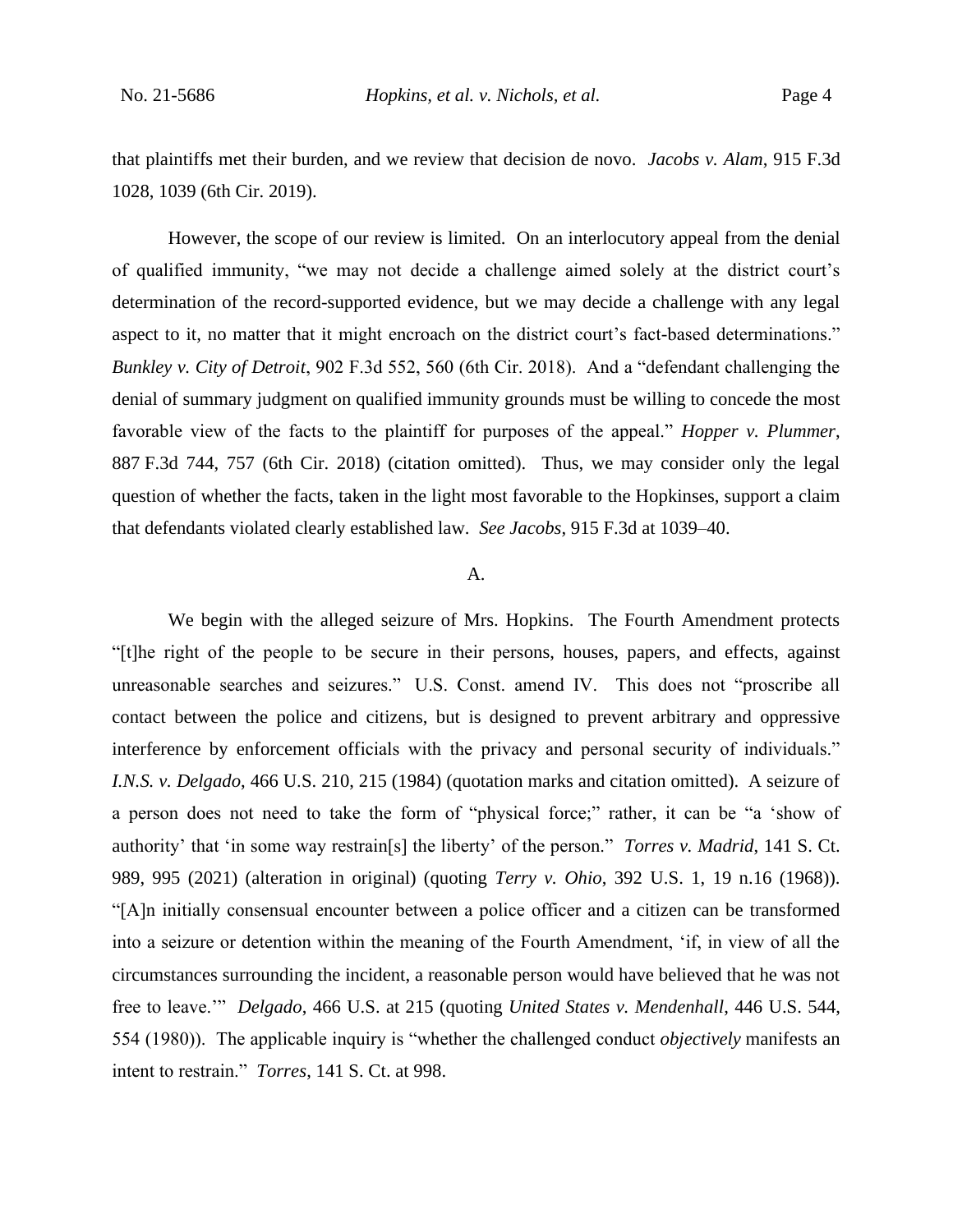We agree with the district court that defendants are not entitled to qualified immunity because, when viewing the facts in the light most favorable to the Hopkinses as we must, a seizure occurred. When Nichols arrived at the Hopkins's house, he told Mrs. Hopkins that she needed to take him to see their farm. He was wearing a badge and gun, though the gun was not brandished. Most importantly, when Mrs. Hopkins twice asked if Nichols could wait or delay the search, he responded, "No, absolutely not. I need to see [the cattle] right now." The "use of language . . . indicating that compliance with the officer's request might be compelled" may indicate that a seizure occurred. *Mendenhall*, 446 U.S. at 554. Mrs. Hopkins expressed an intent to refuse, delay, or avoid the search. By refusing her requests, Nichols objectively manifested an intent to seize Mrs. Hopkins by telling her that he would not wait or delay. When viewing these facts in the light most favorable to Mrs. Hopkins, a reasonable person in her position could easily have taken Nichols's two refusals as an indication that she *had* to comply with his orders.

Defendants argue that Mrs. Hopkins consented to the encounter, thereby dispelling the possibility that a seizure occurred. But this argument fails because of the same factual disputes. When viewing the facts in the Hopkins's favor, Nichols seized Mrs. Hopkins because she was not free to leave or terminate the encounter. In that circumstance, an illegal seizure occurred, so any consent given was invalid. *See United States v. Lopez-Arias*, 344 F.3d 623, 629 (6th Cir. 2003). In other words, whether consent was voluntarily given is necessarily intertwined with whether a seizure occurred. Defendants' challenges are thus predicated on questions of fact, which are not properly before us on an interlocutory appeal. *See Bunkley*, 902 F.3d at 560.

The question then becomes whether this right was clearly established as of July 2018. "To determine whether the law is clearly established we must look first to decisions of the Supreme Court, then to decisions of this court and other courts within our circuit, and finally to decisions of other circuits." *Rhodes v. Michigan*, 10 F.4th 665, 680 (6th Cir. 2021) (citation omitted).The plaintiffs do not need to present "a case directly on point," but "existing precedent must have placed the statutory or constitutional question beyond debate." *Rivas-Villegas v. Cortesluna*, 142 S. Ct. 4, 7–8 (2021) (per curiam) (citation omitted). Whether the law is clearly established should not be defined "at a high level of generality," but rather must be "particularized" to the facts of the case. *White v. Pauly*, 137 S. Ct. 548, 552 (2017) (per curiam)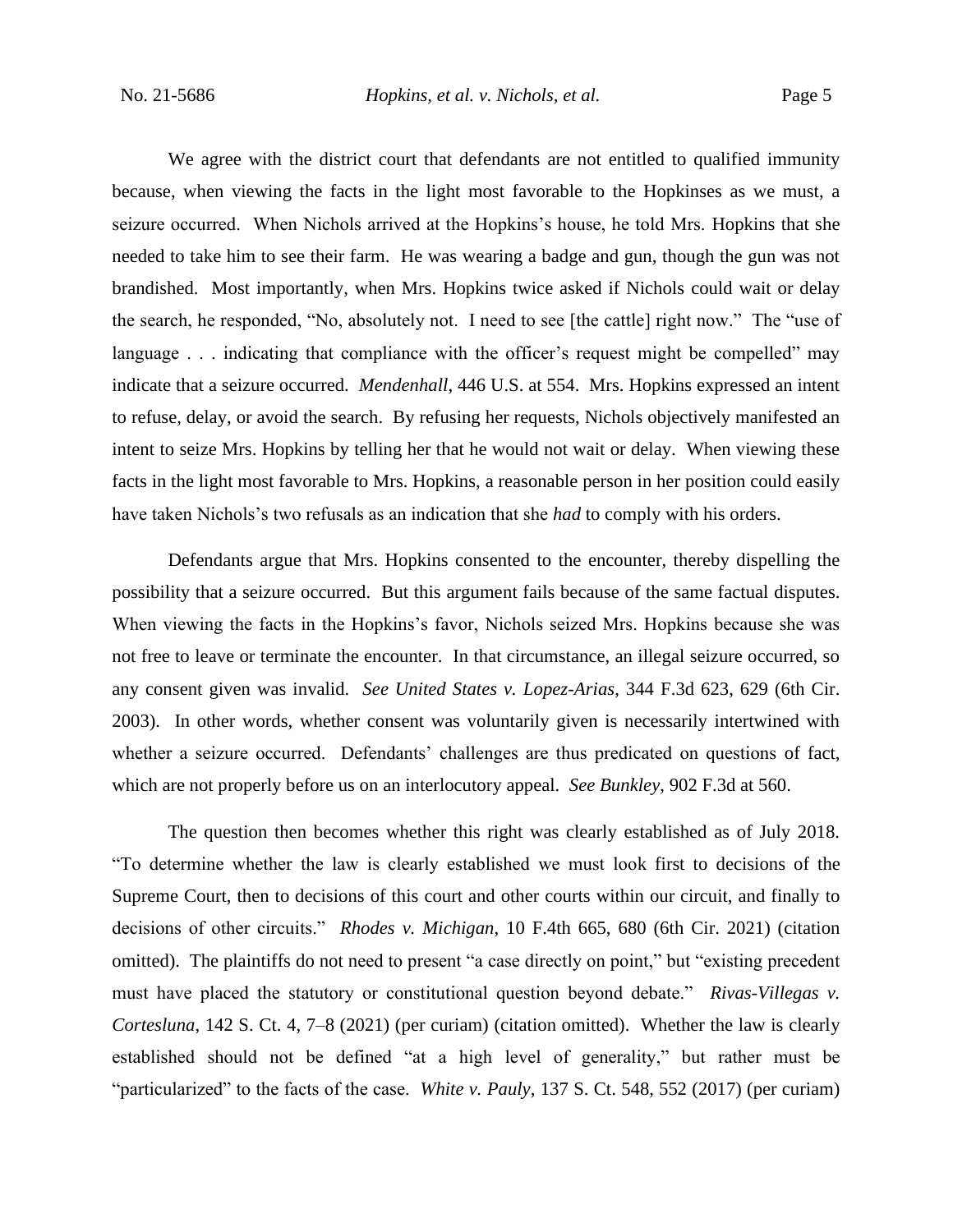(citations omitted). We must "identify a case where an officer acting under similar circumstances . . . was held to have violated the Fourth Amendment." *Id*.

Defendants argue on appeal that the Hopkinses have not identified any case establishing that the right at issue is clearly established. While the Hopkinses have not discussed the "clearly established" prong in much, if any, depth, we nevertheless conclude that the Hopkinses have carried their burden, if only just.**<sup>1</sup>** On appeal, the Hopkinses point to *Mendenhall*, which describes "the use of language or tone of voice indicating that compliance with the officer's request might be compelled" as an explicit example of "circumstances that might indicate a seizure." 446 U.S. at 554. And before the district court, the Hopkinses cited *United States v. Saari*, 272 F.3d 804 (6th Cir. 2001). In *Saari*, officers positioned themselves near the only exit from the defendant's home with guns drawn and knocked on the door to announce themselves; then "[u]pon opening the door, [the defendant] was instructed to come outside, which he did." 272 F.3d at 808. These circumstances amounted to a seizure: "the officers here summoned [the defendant] to exit his home and acted with such a show of authority that [the defendant] reasonably believed he had no choice but to comply." *Id*. at 809. Other cases hold similarly that forced compliance with an officer's order constitutes a seizure. *See, e.g.*, *United States v. Morgan*, 743 F.2d 1158, 1164 (6th Cir. 1984) (holding a seizure occurred when, after surrounding the house, "[t]he police then called for [the defendant] to come out of the house"); *Scozzari v. McGraw*, 500 F. App'x 421, 424 (6th Cir. 2012) (noting that, "when police position themselves outside a suspect's home and block the only exit, order a suspect to come outside, and the suspect does so, there has been a seizure").

<sup>&</sup>lt;sup>1</sup>We note that this argument is indicative of broader errors committed by the parties both at the district court level and on appeal. For one, it is questionable whether the Hopkins's complaint raised an independent claim as to the seizure of Mrs. Hopkins; instead, it appears that they focused on whether Nichols's actions constituted an unlawful search. The Hopkinses first asserted a seizure occurred in their response to defendants' motion for summary judgment. Yet defendants never objected to this. Instead, they responded on the merits, arguing that Mrs. Hopkins was not seized. These errors, perhaps understandably, led the district court not to discuss the "clearly established" prong of the qualified immunity as it pertained to the seizure of Mrs. Hopkins.

Defendants raise a cursory argument on appeal that the complaint referred solely to the seizure of the cattle. Even if the argument were fully briefed, we do not have jurisdiction to address it on this interlocutory appeal. *See Crockett v. Cumberland College*, 316 F.3d 571, 577–78 (6th Cir. 2003).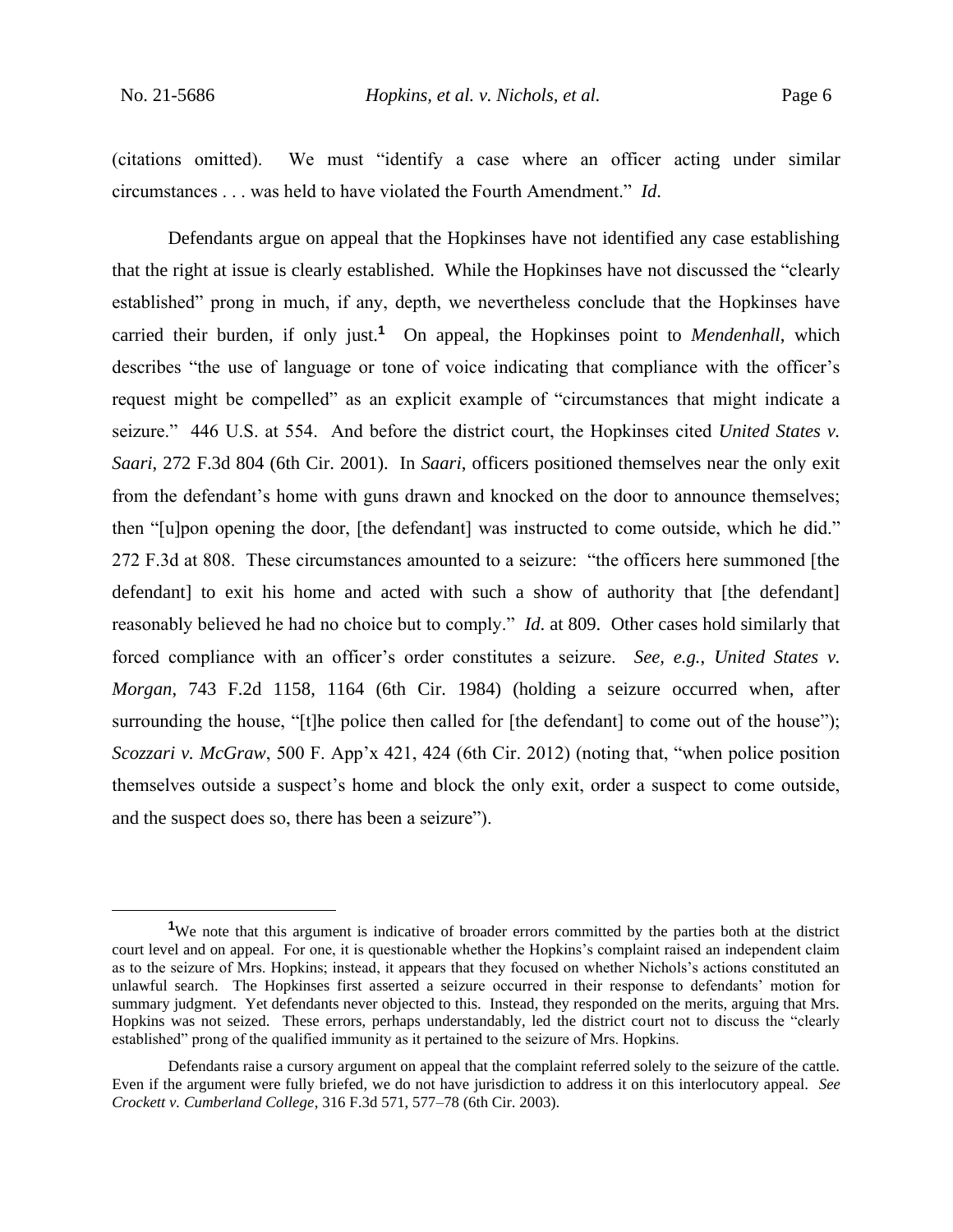These cases clearly establish that forced compliance with orders is a Fourth Amendment seizure. *Mendenhall* and *Saari* establish that words that compel compliance with the officer's orders to exit a house constitute a seizure. Thus, when taking the facts in the light most favorable to the Hopkinses, Nichols's commands to Mrs. Hopkins may have amounted to a clearly established constitutional violation. For those reasons, we conclude that the district court properly denied qualified immunity to defendants for the alleged seizure of Mrs. Hopkins.**<sup>2</sup>**

#### B.

We now turn to the seizure of the Hopkins's cattle. "In the ordinary case, the Court has viewed a seizure of personal property as *per se* unreasonable within the meaning of the Fourth Amendment unless it is accomplished pursuant to a judicial warrant issued upon probable cause and particularly describing the items to be seized." *United States v. Place*, 462 U.S. 696, 701 (1983). If officers have probable cause but have not secured a warrant, the Fourth Amendment permits seizures "if the exigencies of the circumstances demand it or some other recognized exception to the warrant requirement is present." *Id*.

Defendants contend that the plain view exception to the warrant requirement applies, such that no constitutional violation occurred. Plain view is an exigent-circumstance exception to the warrant requirement. *O'Brien v. City of Grand Rapids*, 23 F.3d 990, 997 (6th Cir. 1994). Under the plain-view doctrine, "if police are lawfully in a position from which they view an object, if its incriminating character is immediately apparent, and if the officers have a lawful right of access to the object, they may seize it without a warrant." *Minnesota v. Dickerson*, 508 U.S. 366, 375 (1993). Defendants contend that they were lawfully in a position to view the cattle through the open fields doctrine, that they had probable cause for animal cruelty because of the cattle's condition, and that the open fields doctrine again gave them lawful access to seize the cattle.

The open fields doctrine states "that the government's intrusion upon the open fields is not one of those 'unreasonable searches' proscribed by the text of the Fourth Amendment."

**<sup>2</sup>**This conclusion is without prejudice as to the parties raising additional grounds in support of summary judgment on remand, such as whether the seizure of Mrs. Hopkins was sufficiently pleaded in the complaint.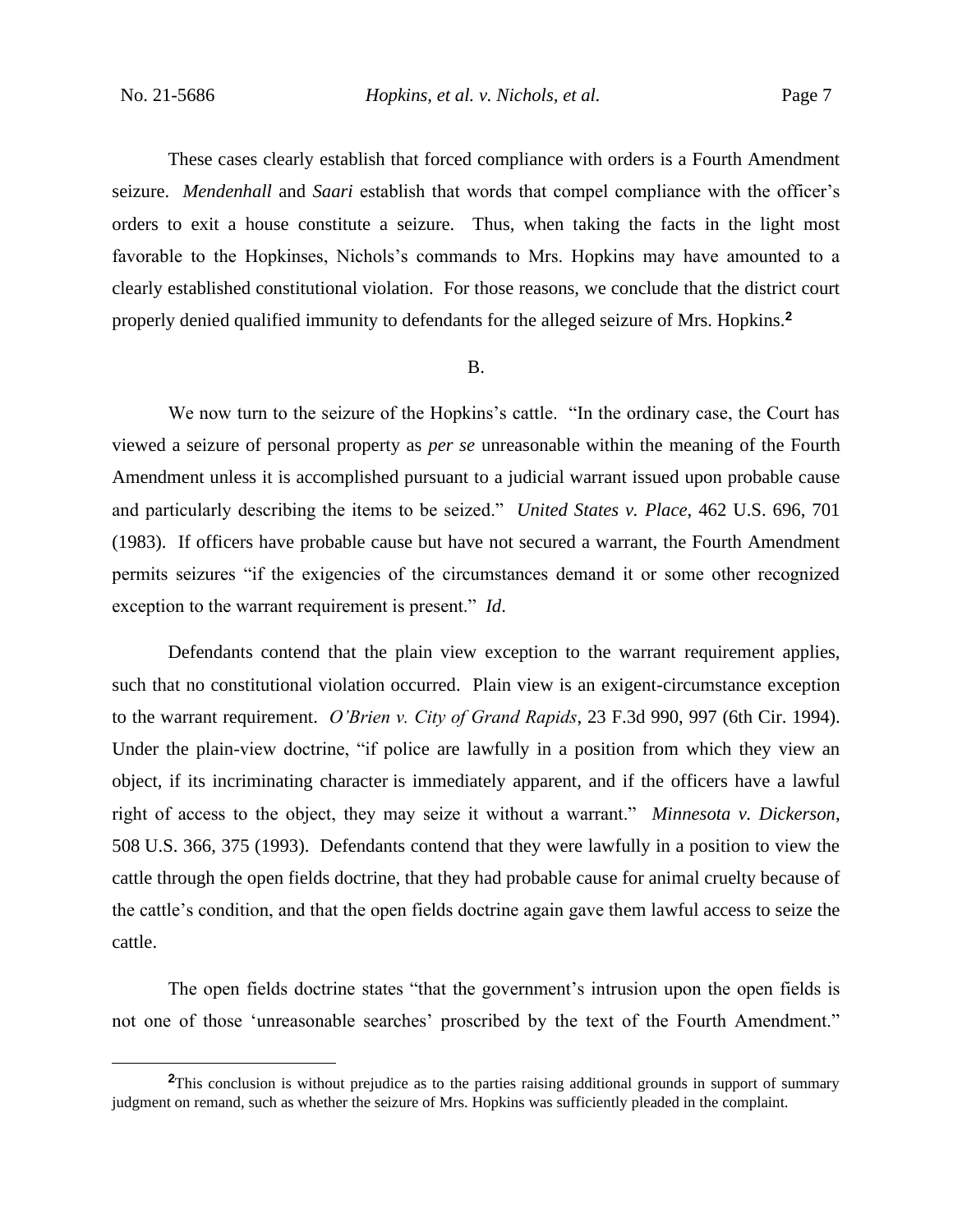*Oliver v. United States*, 466 U.S. 170, 177 (1984). This doctrine exists because "no expectation of privacy legitimately attaches to open fields." *Id*. at 180. But an open field "need be neither 'open' nor a 'field' as those terms are used in common speech," as it includes "any unoccupied or undeveloped area outside of the curtilage." *Id*. at 180 n.11. Application of this doctrine does not turn on the nuances of a particular case; "[t]he rather typical presence of fences, closed or locked gates, and 'No Trespassing' signs on an otherwise open field therefore has no constitutional import." *United States v. Rapanos*, 115 F.3d 367, 372 (6th Cir. 1997).

We disagree with the defendants' argument that the open fields doctrine authorized their seizure of the Hopkins's cattle. While the open fields doctrine allowed the officers to lawfully *search* the farm for the cattle, it did not give the officers lawful access to *seize* the cattle. The open fields doctrine is an exception to the Fourth Amendment prohibition on unreasonable searches, not seizures. *See Oliver*, 466 U.S. at 177 ("[T]he government's intrusion upon the open fields is not one of those '*unreasonable searches*' proscribed by the text of the Fourth Amendment." (emphasis added)); *United States v. Watkins Street Project, LLC*, No. 1:09-cr-144, 2010 WL 6789313, at \*10 (E.D. Tenn. Oct. 28, 2010) ("[T]he open fields doctrine does not authorize *seizure* of property on an open field. It is an exception to the Fourth Amendment's prohibition against unreasonable *searches.*"). While the officers could lawfully search the property under the open fields doctrine, that doctrine does not speak to whether they could seize the cattle.

Rather, "exigent circumstances" are needed for an officer to lawfully seize the property under the plain view exception. "[P]lain view alone is never enough to justify the warrantless seizure of evidence . . . [and] no amount of probable cause can justify a warrantless search or seizure absent 'exigent circumstances.'" *Coolidge v. New Hampshire*, 403 U.S. 443, 468 (1971) (plurality opinion). Generally, an officer must "get a warrant if possible before he seizes an item in plain view." *United States v. McLevain*, 310 F.3d 434, 443 (6th Cir. 2002). "He cannot seize absent exigent circumstances. If he could obtain a warrant, then he cannot use the 'plain view' exception for the evidence." *Id*. *See also United States v. Hare*, 589 F.2d 1291, 1294 (6th Cir. 1979) ("[I]f the police had probable cause to believe they would find the evidence or contraband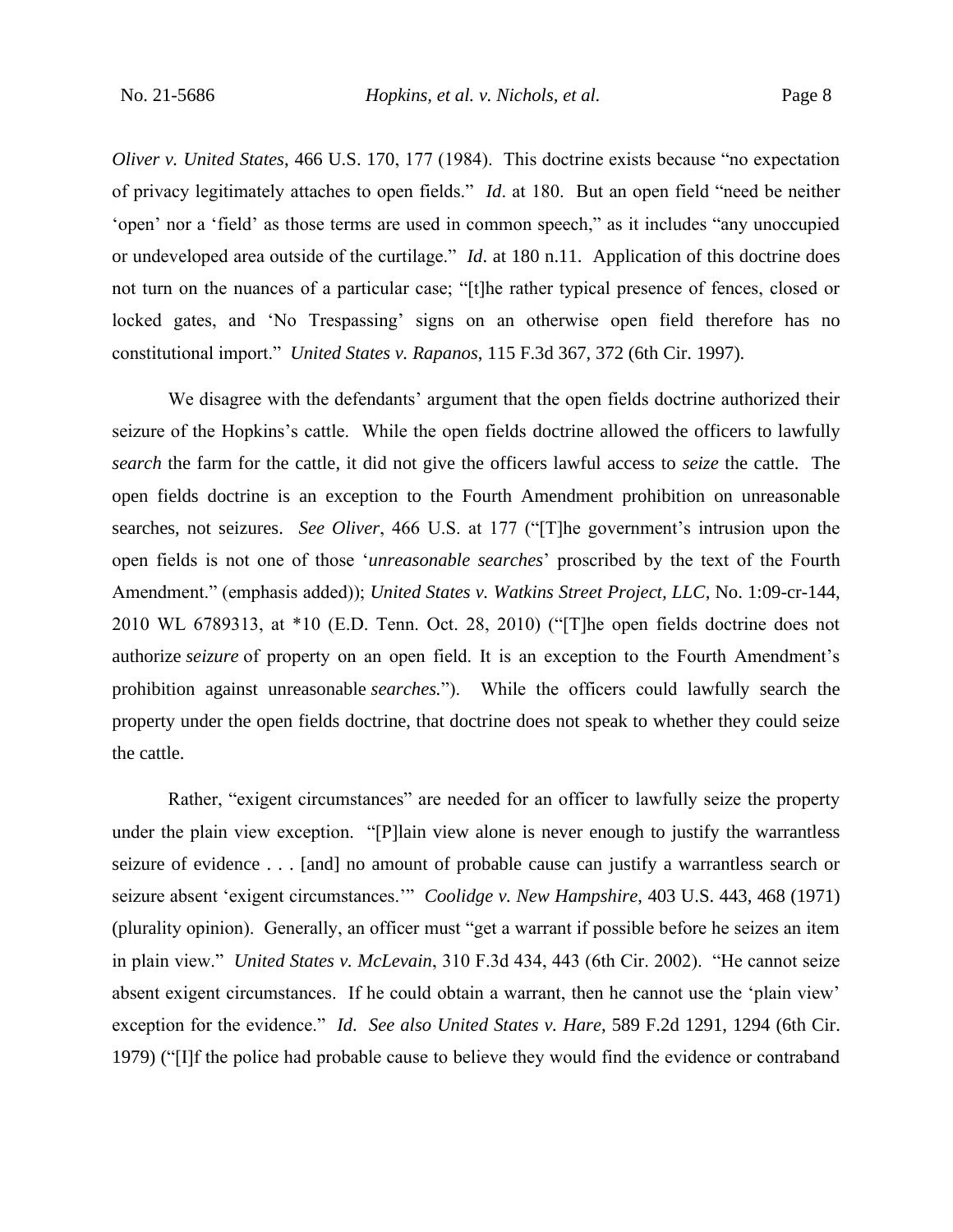[b]efore making the seizure, and had an opportunity to obtain a warrant, any exigency which results is of their own making, and cannot serve as grounds for a warrantless seizure.").

Nichols and Lamb lacked exigent circumstances when they seized the cattle without a warrant. Nichols first saw the cattle on July 2, and Johnson prepared her first examination that day. Defendants continued to visit the farm over the next ten days, and, throughout that time, they observed sick cattle that were not recovering. On July 12, officers discovered the sinkhole with the remains of multiple cattle. That day, Johnson prepared her second examination finding probable cause. Even assuming that this second search and examination, but not the first, provided the officers with probable cause in the constitutional sense, it was not until *the next day*  that defendants returned to seize the cattle without a warrant. This delay provided the officers with ample time to get a warrant, but they did not do so. Because they had probable cause and an opportunity to obtain a search warrant, no exigency existed. *See McLevain*, 310 F.3d at 443. Therefore, defendants did not have lawful access to seize the cattle under the plain view doctrine and, because no exception to the warrant requirement existed, defendants may have committed a constitutional violation.

Further, it is clearly established that police officers may not seize property without exigent circumstances. *Coolidge* prohibits this exact situation: "no amount of probable cause can justify a warrantless search or seizure absent 'exigent circumstances.'" 403 U.S. at 468. And in *McLevain*, we held that a police officer committed a constitutional violation by seizing and testing suspected drugs while the defendant was in custody and the other occupants of the house were under the supervision of officers. 310 F.3d at 443. In those circumstances, the officer did not have a lawful right of access to the evidence because it "was not going anywhere." *Id*. The officer instead "should have taken his evidence of probable cause to a magistrate rather than attempting to seize it under the 'plain view' exception." *Id*. *See also United States v. Barry*, 673 F.2d 912, 917–18 (6th Cir. 1982) (holding a search and seizure of a package was illegal because the officers "unquestionabl[y]" had sufficient time to seek a warrant).

This caselaw is sufficiently analogous to put Nichols and Lamb on notice that, "in the light of pre-existing law the unlawfulness [was] apparent." *Anderson v. Creighton*, 483 U.S. 635, 640 (1987). The officers had the ability and plenty of opportunity to obtain a search